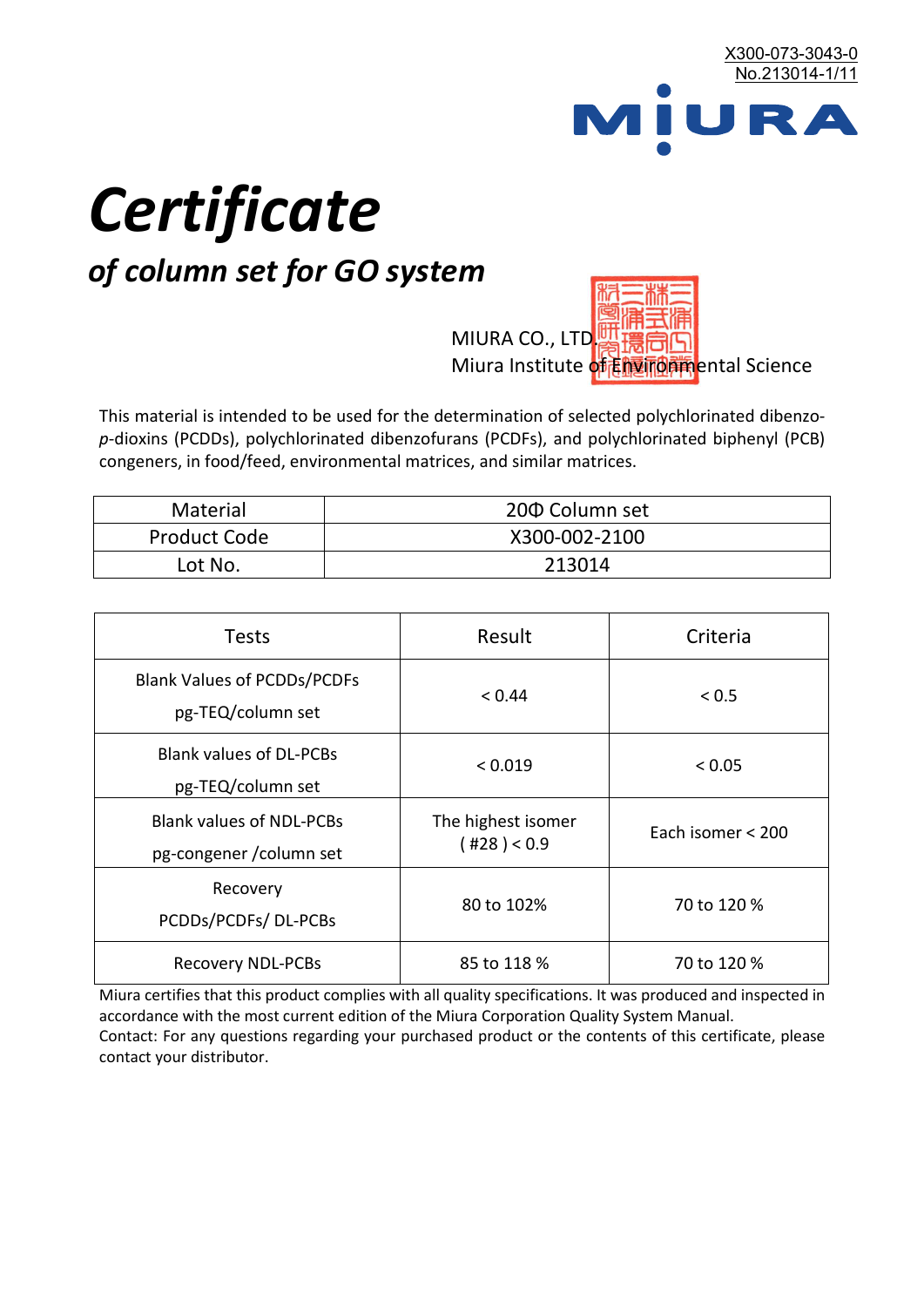### **DESCRIPTIONS**

**Lot Number:** The number mentioned on the labels on the column bag is the lot production number.

**Blank Level Values:** Blank level values, expressed as mass fractions (pg-TEQ per a column set), for selected PCB congeners, PCDD, and PCDF congeners are provided in Table 2. Blank level values are a reference value for which MIURA has the highest confidence in its accuracy, in that all known or suspected sources of bias have been investigated or taken into account (JIS K0311 or JIS K0312).

**Recovery Values (Sample):** Recovery values, expressed as percentages, are provided in Table 3 for selected mass labeled-PCB congeners, and selected mass labeled PCDD and PCDF congeners, based on selected mass labeled recovery standards added before GC-MS measurement. Recovery values meet EU regulations; however, the values meet the MIURA criteria for this certification, which are stricter than what is required by EU regulations.

#### **NOTICE AND WARNING TO USERS**

THE GO SYSTEM COLUMN SET IS INTENDED FOR DIOXIN ANALYTICAL USE ONLY, INCLUDING HAZARDOUS MATERIALS. BEFORE USE, READ THE SDS CAREFULLY; HANDLE PRODUCT AS A HAZARDOUS MATERIAL CAPABLE OF SKIN CORROSION AND/OR EYE DAMAGE.

#### **INSTRUCTIONS FOR STABILITY, STORAGE, AND USE**

**Stability and Storage:** The column set should be stored at room temperatures below 25 °C until use. It should not be frozen or exposed to sunlight or ultraviolet radiation. After removing from the bags, the contents should be used immediately, especially, because the concentration column (lower) "Alumina" can be deactivated under high-humidity. Storing of the removed column set is not recommended.

**Use:** If storing in a cold room or refrigerator, bring them to room temperature (let stand for approximately 30 min), remove water condensed on the surface of the bags. Carefully remove the bags to avoid damage of the column. Use the same lot number with one column set. For more information of column set refer to the operation manual.

#### **ANALYTICAL METHODS USED AT MIURA**

For preparation of blank test, several column sets chosen at random per lot production were allowed to reach ambient temperature; two types of the purification columns (upper: silver nitrate silica gel, and lower: sulfuric acid silica gel) were assembled, and 10 mL of n-hexane was added to wet the top of the column with the designated column cap and disposable syringe. Then, a known amount of internal standard solution (containing selected labeled PCB, PCDDs, and PCDFs congeners; as shown in Table 1) dissolved in 6 mL of n-hexane was added to the top of the column with disposable syringe, and the syringe was washed with 2 x 2 mL of n-hexane; the n-hexane was injected into the column again. Then, the purification columns assembled with the concentration columns (upper) and (lower) were set to the each system unit immediately. After two fractions (dioxin and PCB fractions) were obtained from each system unit, a known amount of the recovery standard solution was added to each concentration vessel. Finally, both fractions were concentrated using an evaporation system under nitrogen to 0.01 mL.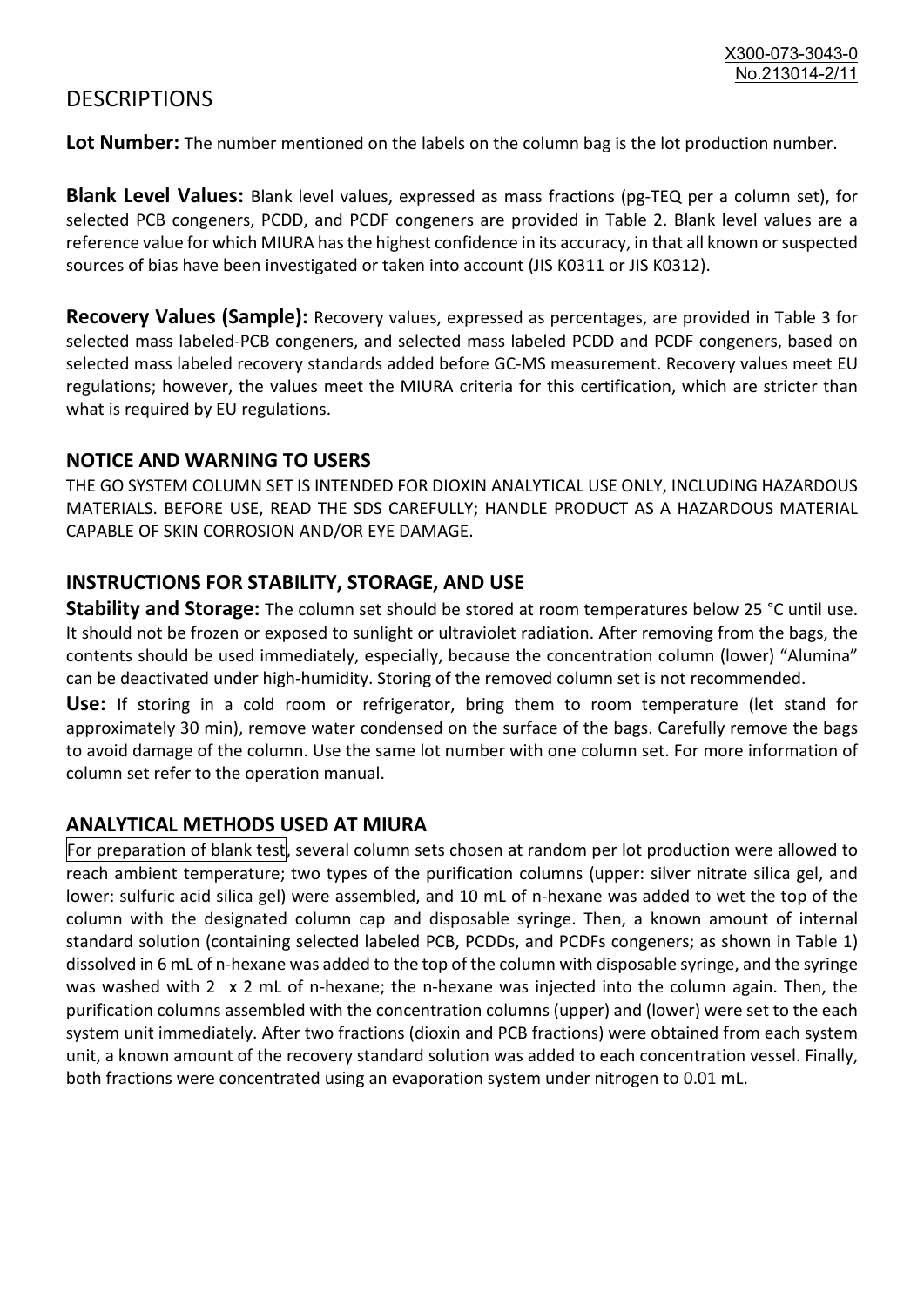X300-073-3043-0 No.213014-3/11

| Compounds                          | Standard                              | Maker Code     | Maker                           | <b>Diluted</b><br>Concentration |
|------------------------------------|---------------------------------------|----------------|---------------------------------|---------------------------------|
| PCDDs and PCDFs,<br><b>DL-PCBs</b> | Internal Standard                     | DF-SS-A        |                                 |                                 |
|                                    | <b>Internal Standard</b><br>DFP-LCS-B |                |                                 |                                 |
|                                    | Recovery (Surrogate) Standard         | DF-IS-J        | Wellington<br>Laboratories Inc. | $10$ ng/mL<br>in decane         |
| <b>NDL-PCBs</b>                    | Internal Standard                     | <b>MBP-28</b>  |                                 |                                 |
|                                    |                                       | <b>MBP-52</b>  |                                 |                                 |
|                                    |                                       | MBP-101        |                                 |                                 |
|                                    |                                       | <b>MBP-138</b> |                                 |                                 |
|                                    |                                       | MBP-153        |                                 |                                 |
|                                    | Recovery (Surrogate) Standard         | <b>MBP-19</b>  |                                 |                                 |
|                                    |                                       | <b>MBP-70</b>  |                                 |                                 |
|                                    |                                       | MBP-111        |                                 |                                 |
|                                    |                                       | MBP-162        |                                 |                                 |
|                                    |                                       | <b>MBP-178</b> |                                 |                                 |

Table 1. Standard solutions used for recovery tests.

The concentrated dioxin fraction was analyzed using gas chromatography / high resolution mass spectrometry (GC/HRMS) operated in electron impact (EI) mode. A 0.25 mm ID × 60 m fused silica capillary (BPX-DXN, TRAJAN) was used. The concentrated PCB fraction was analyzed using GC/HRMS operated in EI mode. A 0.25 mm ID × 60 m fused silica capillary (HT8-PCB, TRAJAN) was used. All injections were 2 μL using a splitless inlet. The results, blank level values, are provided in Table 2. The chromatograms of each compounds are shown at page 6 and after. Furthermore, the dioxin and PCB fractions were analyzed using gas chromatography / low resolution mass spectrometry operated in total ion scan (m/z 50 to 500) mode, to confirm if interferences may affect determination of target compounds by GC/HRMS are included in the fractions, the chromatograms are not shown here.

For the recovery test (sample), The sunflower seed oil from Helianthus annuus (S5007-1L, Sigma Aldrich) was dissolved in 2 mL of n-hexane. A known amount of the internal standard solution was added to the flask, mixed, and allowed to equilibrate. First, several column sets chosen at random per lot production were allowed to reach ambient temperature; the purification columns (upper) and (lower) were assembled. 10 mL of n-hexane was added to wet the top of the column with the designated column cap and disposable syringe. Then, the sample with the internal standard was injected into the top of the column with the disposable syringe, and the syringe was washed with 2 x 2 mL of n-hexane; the n-hexane was injected into the column again. The purification column was assembled with the concentration column (upper) and (lower), and set to the each system unit immediately. After obtaining two fractions from the system unit, the dioxin and PCB fractions were concentrated using an evaporation system under nitrogen to approximately 0.01 mL. After the addition of a known amount of recovery standard solution, the both fractions were concentrated to 0.02 mL; then dioxin and PCB in each fractions were analyzed using GC/HRMS as mentioned above test. The inspection results is displayed in Table 3.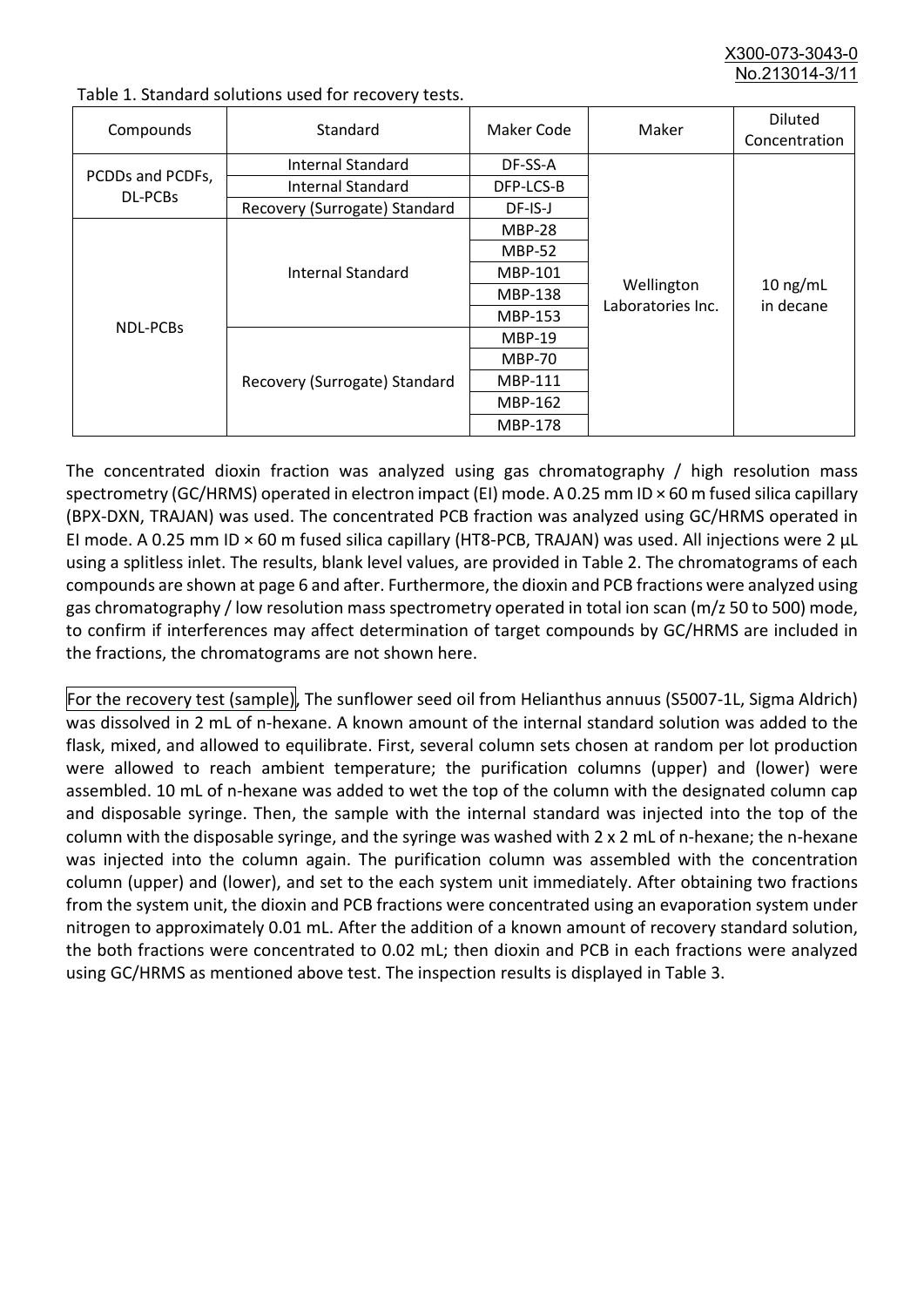X300-073-3043-0 No.213014-4/11

|  | Table 2 Blank levels of dioxins (PCDDs/PCDFs and DL-PCBs) and NDL-PCBs per column set. |
|--|----------------------------------------------------------------------------------------|
|--|----------------------------------------------------------------------------------------|

| abic 2 Diarik icveis of dioxins (I CDD3/TCDTs and DET CD3/ and NDET CD3 pcr column sett.<br>Congener | Concentration | <b>LOQ</b> | <b>LOD</b> | $S/N=3$   | TEQ*      |
|------------------------------------------------------------------------------------------------------|---------------|------------|------------|-----------|-----------|
|                                                                                                      | pg/column     | pg/column  | pg/column  | pg/column | pg/column |
| 2,3,7,8-TeCDD                                                                                        | <b>ND</b>     | 0.29       | 0.09       | 0.04      | 0.09      |
| 1,2,3,7,8-PeCDD                                                                                      | <b>ND</b>     | 0.30       | 0.09       | 0.06      | 0.09      |
| 1,2,3,4,7,8-HxCDD                                                                                    | <b>ND</b>     | 0.8        | 0.2        | 0.2       | 0.02      |
| 1,2,3,6,7,8-HxCDD                                                                                    | <b>ND</b>     | 0.7        | 0.2        | 0.2       | 0.02      |
| 1,2,3,7,8,9-HxCDD                                                                                    | <b>ND</b>     | 0.8        | 0.2        | 0.2       | 0.02      |
| 1,2,3,4,6,7,8-HpCDD                                                                                  | <b>ND</b>     | 1.3        | 0.4        | 0.2       | 0.004     |
| <b>OCDD</b>                                                                                          | <b>ND</b>     | 1.9        | 0.6        | 0.3       | 0.00018   |
| 2,3,7,8-TeCDF                                                                                        | <b>ND</b>     | 0.9        | 0.3        | 0.2       | 0.03      |
| 1,2,3,7,8-PeCDF                                                                                      | <b>ND</b>     | 0.8        | 0.2        | 0.1       | 0.006     |
| 2,3,4,7,8-PeCDF                                                                                      | <b>ND</b>     | 0.5        | 0.2        | 0.1       | 0.06      |
| 1,2,3,4,7,8-HxCDF                                                                                    | <b>ND</b>     | 0.6        | 0.2        | 0.09      | 0.02      |
| 1,2,3,6,7,8-HxCDF                                                                                    | <b>ND</b>     | 0.9        | 0.3        | 0.09      | 0.03      |
| 1,2,3,7,8,9-HxCDF                                                                                    | <b>ND</b>     | 0.6        | 0.2        | 0.1       | 0.02      |
| 2,3,4,6,7,8-HxCDF                                                                                    | <b>ND</b>     | 0.6        | 0.2        | 0.09      | 0.02      |
| 1,2,3,4,6,7,8-HpCDF                                                                                  | <b>ND</b>     | 1.0        | 0.3        | 0.2       | 0.003     |
| 1,2,3,4,7,8,9-HpCDF                                                                                  | <b>ND</b>     | 1.1        | 0.3        | 0.2       | 0.003     |
| <b>OCDF</b>                                                                                          | <b>ND</b>     | 2.0        | 0.6        | 0.4       | 0.00018   |
| #81 (3,4,4',5-TeCB)                                                                                  | <b>ND</b>     | 0.7        | 0.2        | 0.09      | 0.00006   |
| #77 (3,3',4,4'-TeCB)                                                                                 | <b>ND</b>     | 1.5        | 0.5        | 0.1       | 0.00005   |
| #126 (3,3',4,4',5-PeCB)                                                                              | <b>ND</b>     | 0.4        | 0.1        | 0.03      | 0.01      |
| #169 (3,3',4,4',5,5'-HxCB)                                                                           | <b>ND</b>     | 0.9        | 0.3        | 0.1       | 0.009     |
| #123 (2',3,4,4',5-PeCB)                                                                              | <b>ND</b>     | 0.4        | 0.1        | 0.03      | 0.000003  |
| #118 (2,3',4,4',5-PeCB)                                                                              | <b>ND</b>     | 0.7        | 0.2        | 0.03      | 0.000006  |
| #105 (2,3,3',4,4'-PeCB)                                                                              | <b>ND</b>     | 0.4        | 0.1        | 0.03      | 0.000003  |
| #114 (2,3,4,4',5-PeCB)                                                                               | <b>ND</b>     | 0.6        | 0.2        | 0.03      | 0.000006  |
| #167 (2,3',4,4',5,5'-HxCB)                                                                           | <b>ND</b>     | 0.4        | 0.1        | 0.03      | 0.000003  |
| #156 (2,3,3',4,4',5-HxCB)                                                                            | <b>ND</b>     | 0.5        | 0.1        | 0.03      | 0.000003  |
| #157 (2,3,3',4,4',5'-HxCB)                                                                           | <b>ND</b>     | 0.6        | 0.2        | 0.03      | 0.000006  |
| #189 (2,3,3',4,4',5,5'-HpCB)                                                                         | <b>ND</b>     | 0.4        | 0.1        | 0.02      | 0.000003  |
| #28 (2,4,4'-TrCB)                                                                                    | 0.9           | 0.4        | 0.1        | 0.03      |           |
| #52 (2,2',5,5'-TeCB)                                                                                 | 0.4           | 0.3        | 0.1        | 0.04      |           |
| #101 (2,2',4,5,5'-PeCB)                                                                              | <b>ND</b>     | 0.4        | 0.1        | 0.03      |           |
| #138 (2,2',3,4,4',5'-HxCB)                                                                           | <b>ND</b>     | 0.6        | 0.2        | 0.03      |           |
| #153 (2,2',4,4',5,5'-HxCB)                                                                           | <b>ND</b>     | 1.1        | 0.3        | 0.03      |           |
| #180 (2,2',3,4,4',5,5'-HpCB)                                                                         | <b>ND</b>     | 0.6        | 0.2        | 0.04      |           |

\* TEQ: Toxicity Equivalents (are applied WHO-TEF(2006))

- 1. The figures in the parentheses in the concentration of actual measurement denote the concentration of the LOD or more and less than the LOQ.
- 2. ND in the concentration of actual measurement denotes less than the LOD.
- 3. TEQ are calculated with an actual measurement which is the concentration of the LOQ or more, and an actual measurement which is the concentration of the LOD or more and less than the LOQ, respectively. For values less than the LOD, TEQ are calculated with the LOD.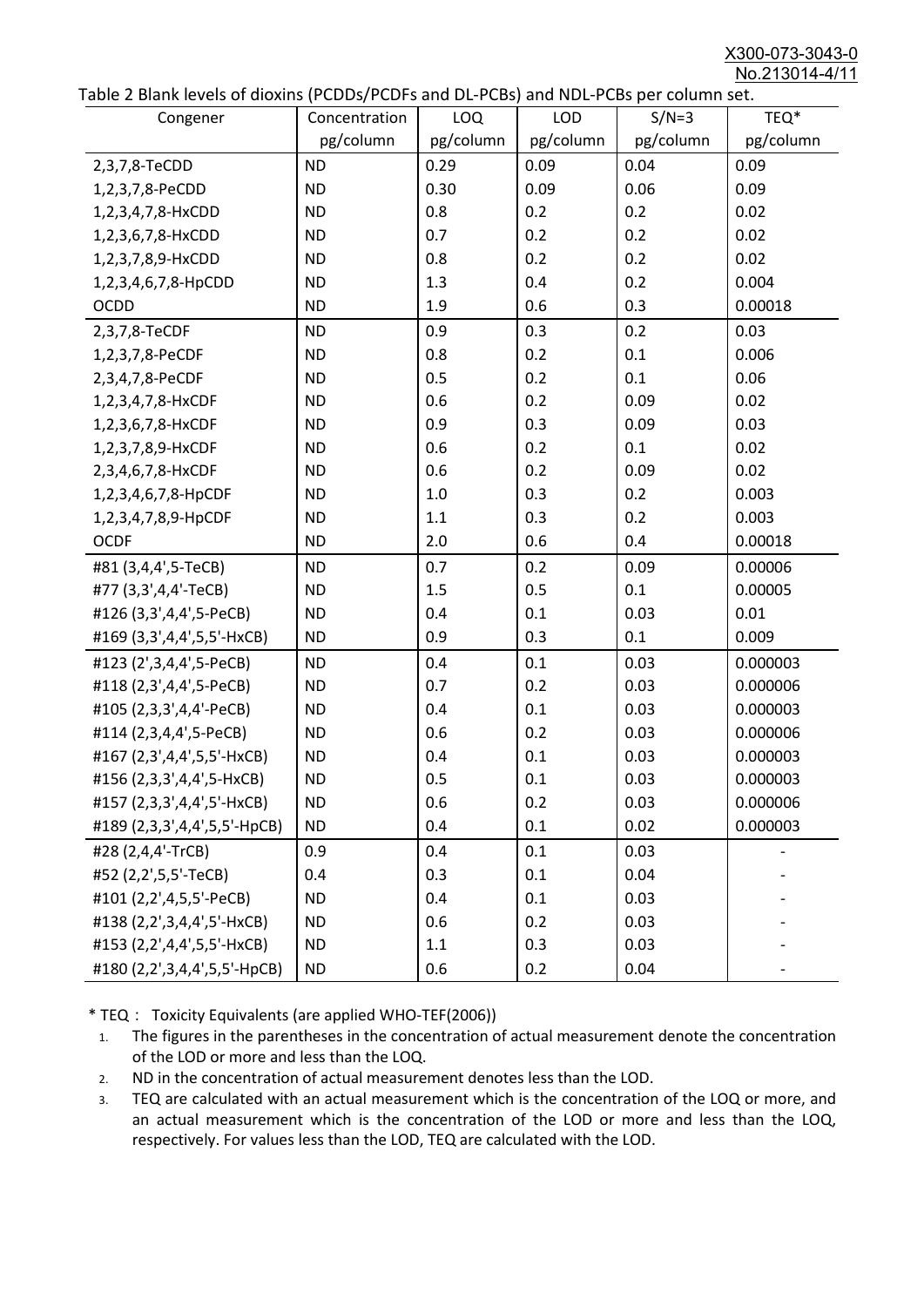| יכ אומג<br><b>INCLOVEDIES OF REDETED THEFTIME SCATION</b> |        |
|-----------------------------------------------------------|--------|
| Congener                                                  | Sample |
| 2,3,7,8-TeCDD                                             | 81%    |
| 1,2,3,7,8-PeCDD                                           | 87%    |
| 1,2,3,4,7,8-HxCDD                                         | 102 %  |
| 1,2,3,6,7,8-HxCDD                                         | 97%    |
| 1,2,3,7,8,9-HxCDD                                         | 87%    |
| 1,2,3,4,6,7,8-HpCDD                                       | 87%    |
| <b>OCDD</b>                                               | 80%    |
| 2,3,7,8-TeCDF                                             | 92%    |
| 1,2,3,7,8-PeCDF                                           | 89%    |
| 2,3,4,7,8-PeCDF                                           | 92%    |
| 1,2,3,4,7,8-HxCDF                                         | 87%    |
| 1,2,3,6,7,8-HxCDF                                         | 89%    |
| 1,2,3,7,8,9-HxCDF                                         | 95 %   |
| 2,3,4,6,7,8-HxCDF                                         | 101%   |
| 1,2,3,4,6,7,8-HpCDF                                       | 87%    |
| 1,2,3,4,7,8,9-HpCDF                                       | 90%    |
| <b>OCDF</b>                                               | 85%    |
| #81 (3,4,4',5-TeCB)                                       | 91%    |
| #77 (3,3',4,4'-TeCB)                                      | 89%    |
| #126 (3,3',4,4',5-PeCB)                                   | 89%    |
| #169 (3,3',4,4',5,5'-HxCB)                                | 91%    |
| #123 (2', 3, 4, 4', 5-PeCB)                               | 91%    |
| #118 (2,3',4,4',5-PeCB)                                   | 91%    |
| #105 (2,3,3',4,4'-PeCB)                                   | 88%    |
| #114 (2,3,4,4',5-PeCB)                                    | 88%    |
| #167 (2,3',4,4',5,5'-HxCB)                                | 92%    |
| #156 (2,3,3',4,4',5-HxCB)                                 | 96 %   |
| #157 (2,3,3',4,4',5'-HxCB)                                | 91 %   |
| #189 (2,3,3',4,4',5,5'-HpCB)                              | 97%    |
| #28 (2,4,4'-TrCB)                                         | 118 %  |
| #52 (2,2',5,5'-TeCB)                                      | 85 %   |
| #101 (2,2',4,5,5'-PeCB)                                   | 98%    |
| #138 (2,2',3,4,4',5'-HxCB)                                | 100 %  |
| #153 (2,2',4,4',5,5'-HxCB)                                | 99%    |
| #180 (2,2',3,4,4',5,5'-HpCB)                              | 100 %  |

Table 3. Recoveries of labeled internal standards.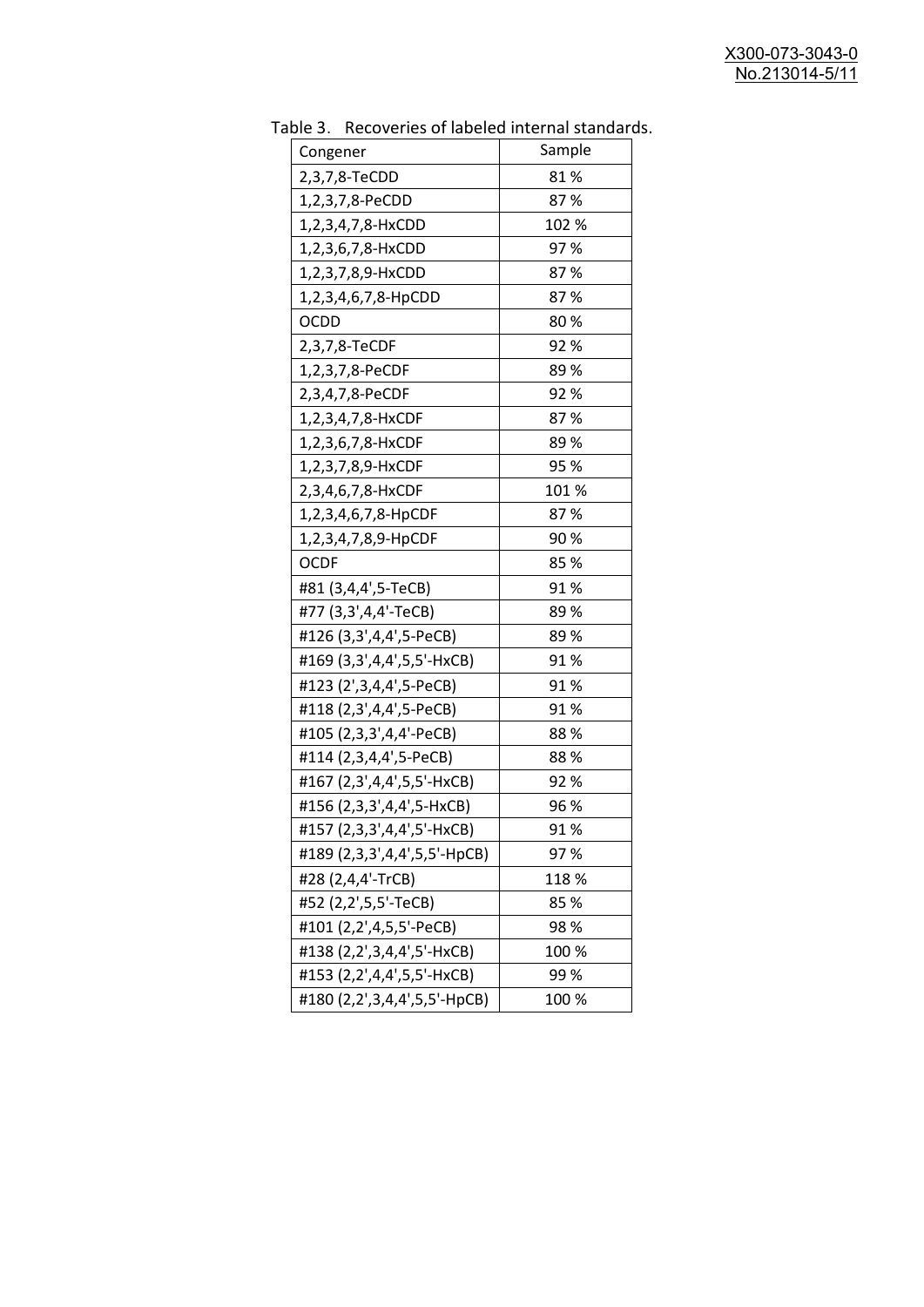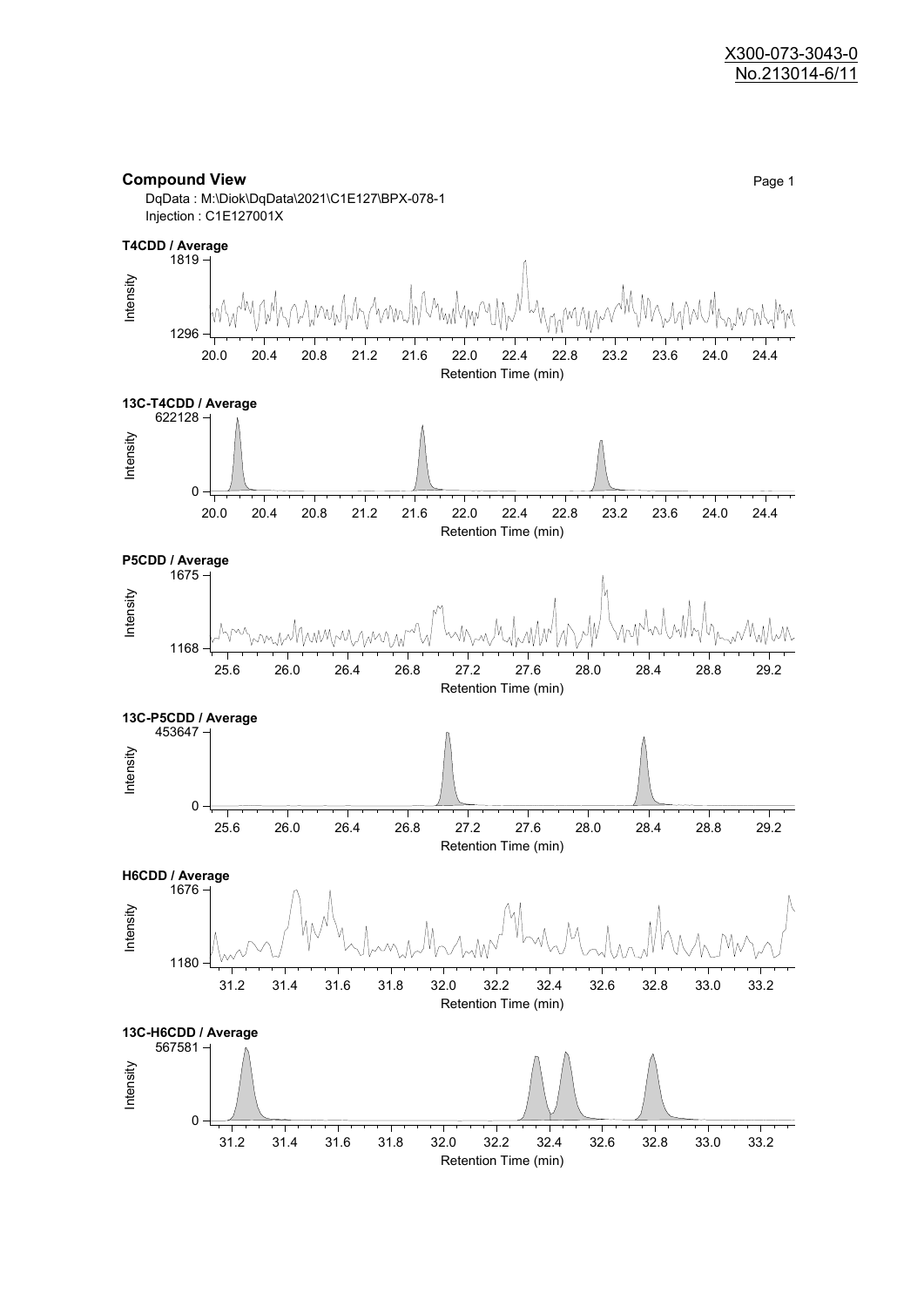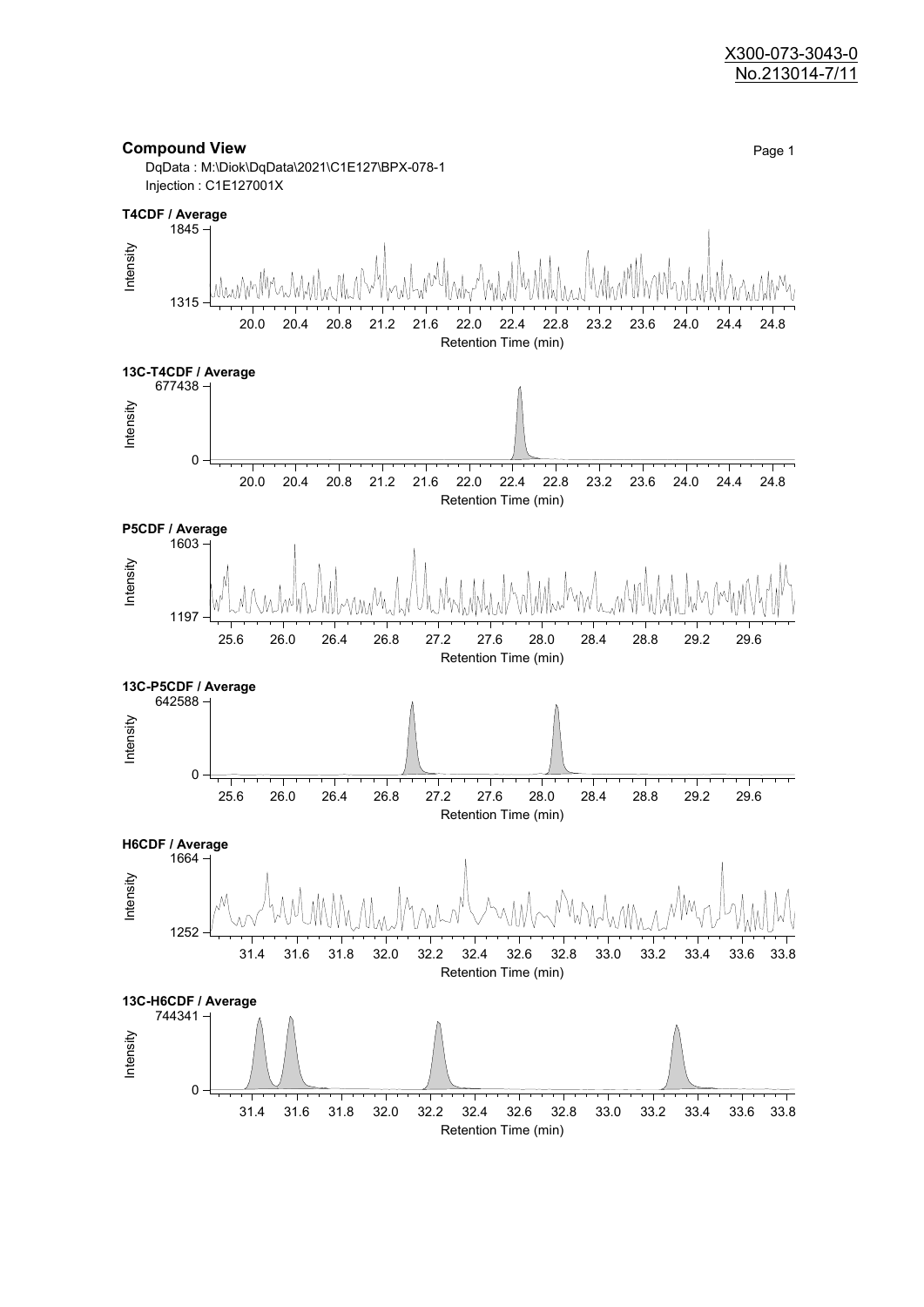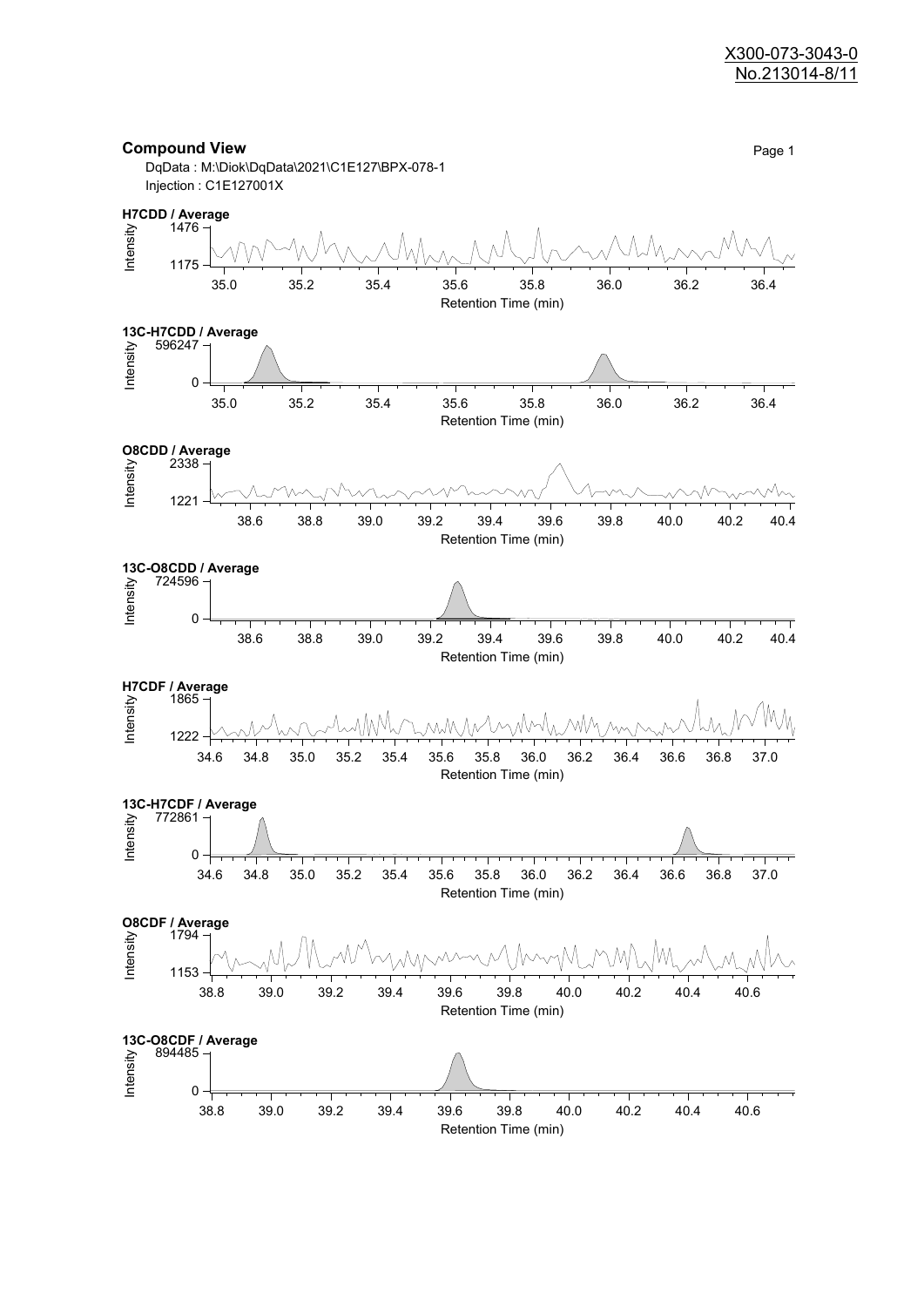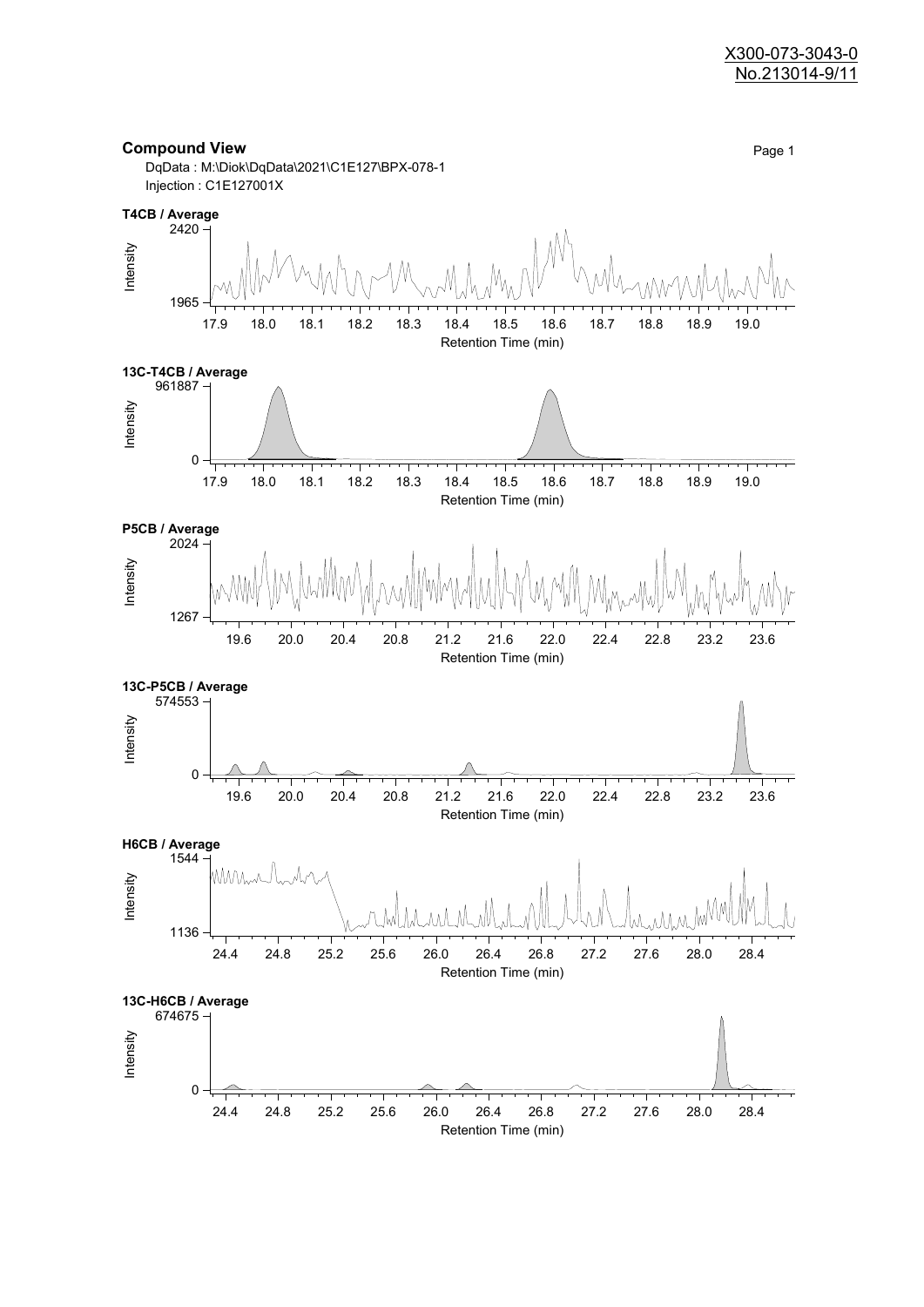